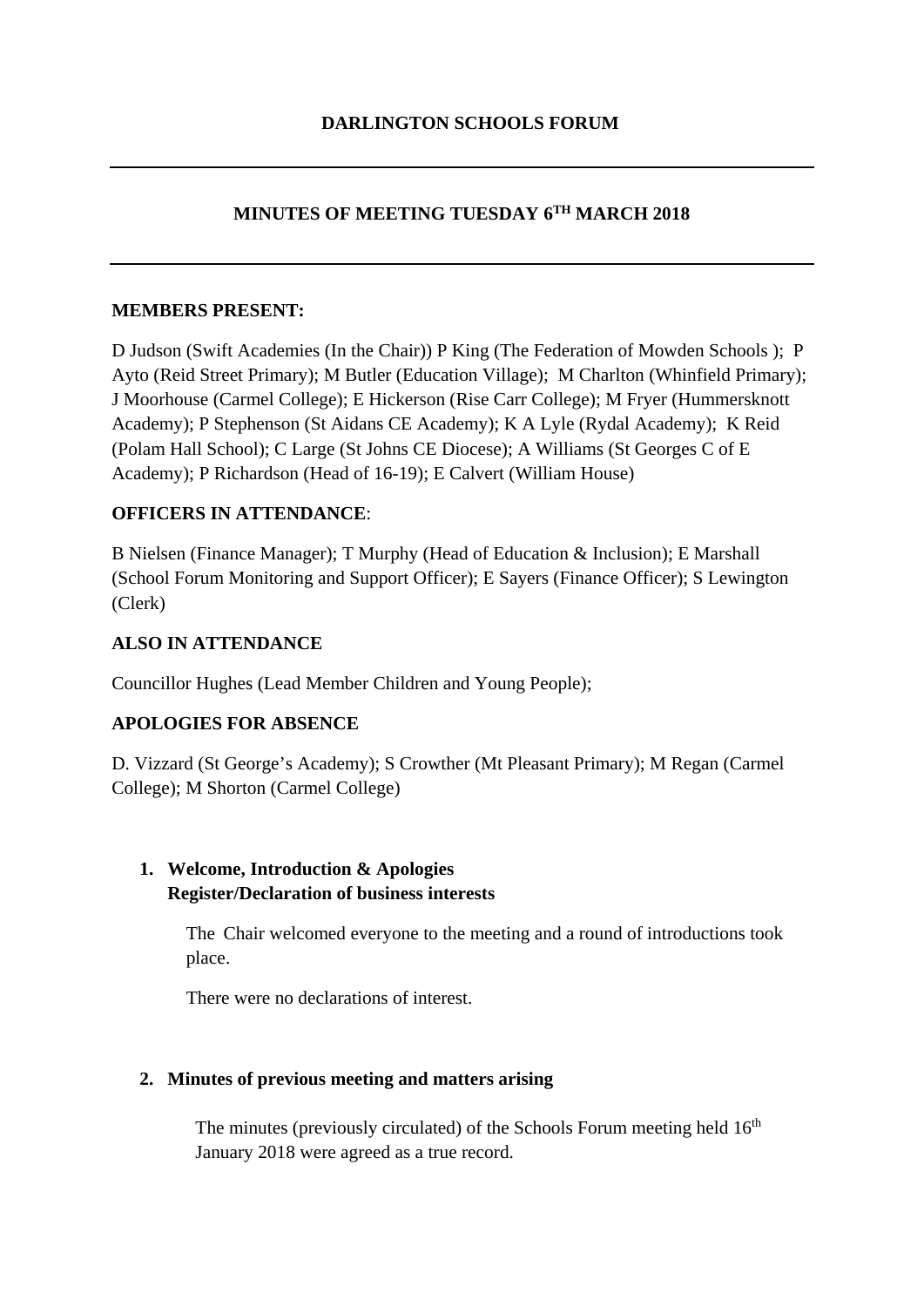It was mentioned that the school funding formula that had been submitted on  $26<sup>th</sup>$ January has been approved.

Further to the January meeting the budget reduction at High Coniscliffe School had been investigated but no solution had been found within the regulations to allocate additional funding.

Further to the January meeting, discussion had been held with maintained schools regarding de-delegation for Local Authority services. The result of this was that no funding will be de-delegated from mainstream schools in 2018/19.

#### **3. School Forum Membership**

Forum members were reminded that each position can have a nominated substitute that can attend and vote in their absence. There are a number of vacancies in the formal School Forum membership for deputies at present. Members were asked to send through their nominated deputy to update the Forum membership.

Councillor Hughes reminded Forum that as a councillor is not eligible to cast a vote but provides a reporting communication back to Cabinet from Schools Forum.

#### **4. Budget Update 2017/18**

Forum referred to a previously circulated report.

The Budget Manager confirmed that as expected there has been a further deterioration in the budget since Forum's last update in January.

Pressures on the high needs budget has resulted in a further increase in overspend of £229K. This increase reflects the additional pupils placed during the autumn term.

High needs pressures will be ongoing in 2018/19.

It's expected that there will be underspend in the Early Years budget at the year end, however, it is estimated that around £200K will be recouped by ESFA, therefore the true underspend will be nearer £80k.

Forum noted the contents of the report.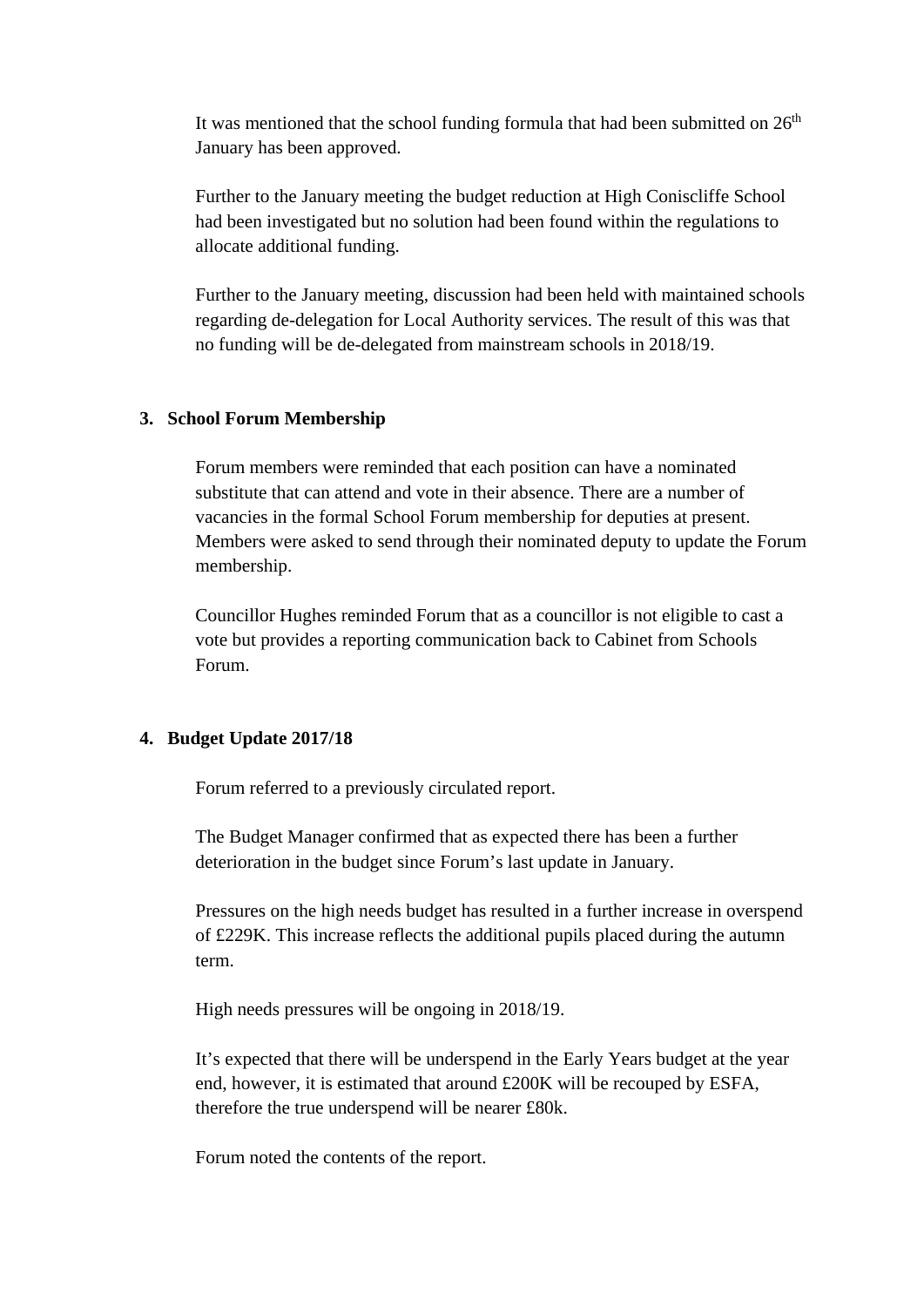# **5. Transforming Children & Young People's Health Provisions – Green Paper Consultation**

Forum referred to a previously circulated paper.

The School's Forum Officer pointed out that the joint consultation between the Department for Health and the Department for Education has now closed. The findings of the consultation will be published in due course. The SF Officer and CCG commissioning lead worked on a joint response to the consultation and the key points for this response are noted within the paper. The SF Officer was able to present this response for schools comment at the 11-19 Executive partnership, however, as the Primary Forum meeting was cancelled the consultation response was circulated via Base Camp.

The key points from the consultation were:

- It is expected that all schools and colleges will identify and train a designated lead for mental health. It is envisaged that this will prove to be a positive role and can make a big difference to the lives of young people. The local area response was for this role to be made a statutory role for schools.
- It is recognised that the Designated Leaders undertaking these positions will need to up-skill and will require high quality training
- The authority would like to become a trailblazer in 2020 for this rollout.

It was asked if this is just going to be another pressure on schools without the backing of extra funding to cover the duties. This was covered in the local area joint response.

### **6. High Needs Update (Verbal)**

Forum were provided with a verbal update and discussed the high needs review. The main points brought up were:-

There are 21 separate bands of funding. This system needs to be simplified and reduced to a more manageable number (10 bands being more acceptable).

Work is ongoing to define element ranges around need, these will identify the levels of need, working in partnership with schools about how needs are supported.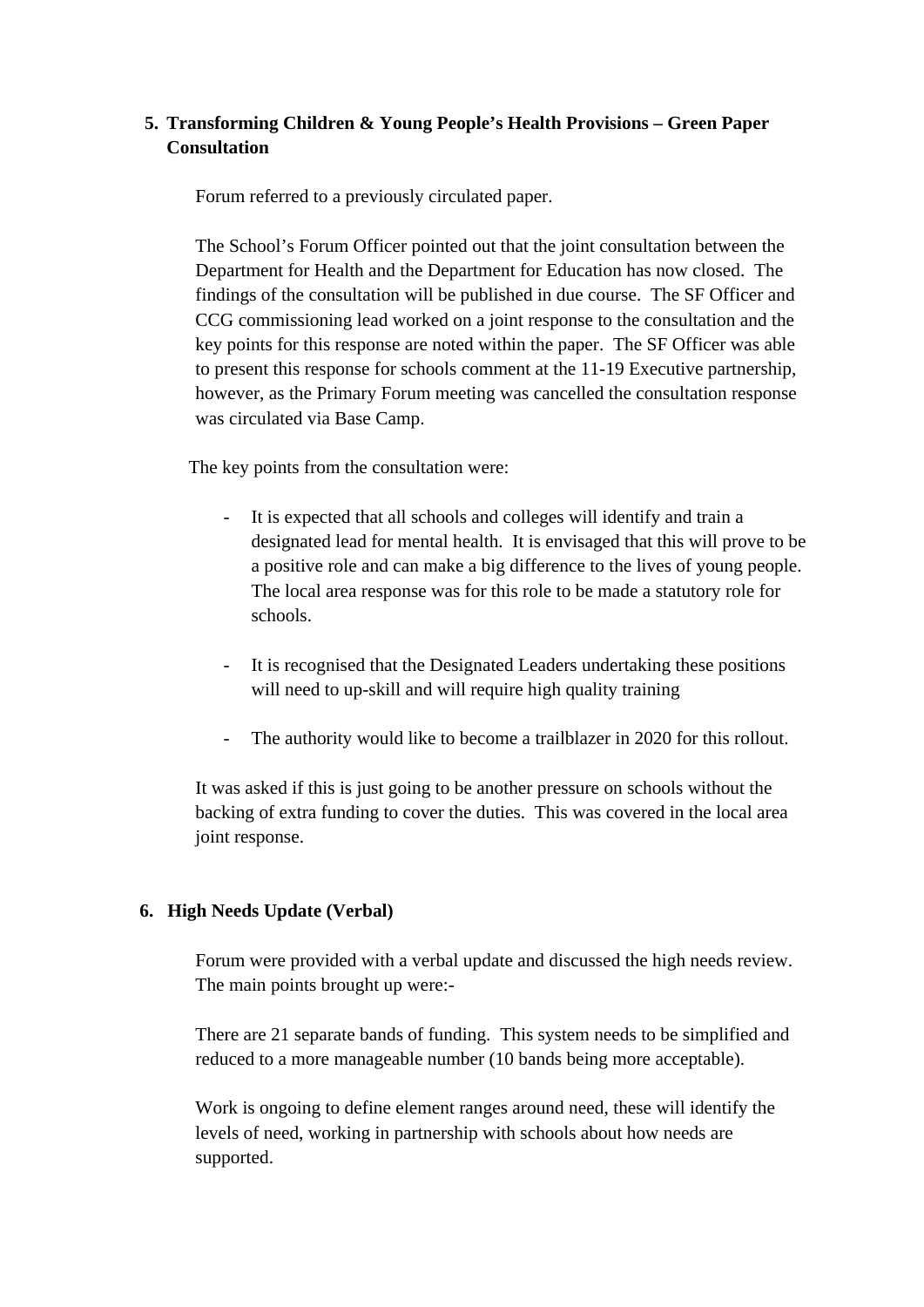In the next couple of weeks the current plans will be matched to the new ranges to provide a baseline for the proposed ranges system.

There are going to be a number of moderation exercises undertaken during March which should provide data to show the impacts of the ranges system by the end of March.

A follow up high needs session will be held  $28<sup>th</sup>$  March to which all schools will be invited. It is proposed that at this session colleagues will be presented with the financial impact on a school by school basis.

Work has also been ongoing with regard to transport, which is significantly impacted by high needs provision. There has already been internal briefings on transport but as yet this work is not yet ready to be shared with Forum. Forum will be updated as soon as this work is complete.

All services funded by the high needs budget are being reviewed. All high needs work is being communicated to ensure it is transparent.

Forum members fed back that they need to be able to see hard figures by the end of March to assist schools with budget planning.

### **7. Proposed Early Years Funding Formula 2018/19**

Forum referred to a previously circulated report.

The Finance Manager referred to paragraph 3 confirming that there has been no change in the funding rates from Government, therefore the rates for 2018/19 will remain the same as reported to Forum in January.

Currently the budget position is around £80K in underspend but this is based on estimates so at this stage it is prudent not to increase to the hourly rates in 2018/19.

The SEN inclusion fund is projected to be overspent in 2017/18. No additional funding will be allocated to this fund in 2018/19 as this would have required a reduction in hourly rates. The criteria with regard to the SEN inclusion fund will be reviewed for 2018/19.

Forum noted the contents of the report.